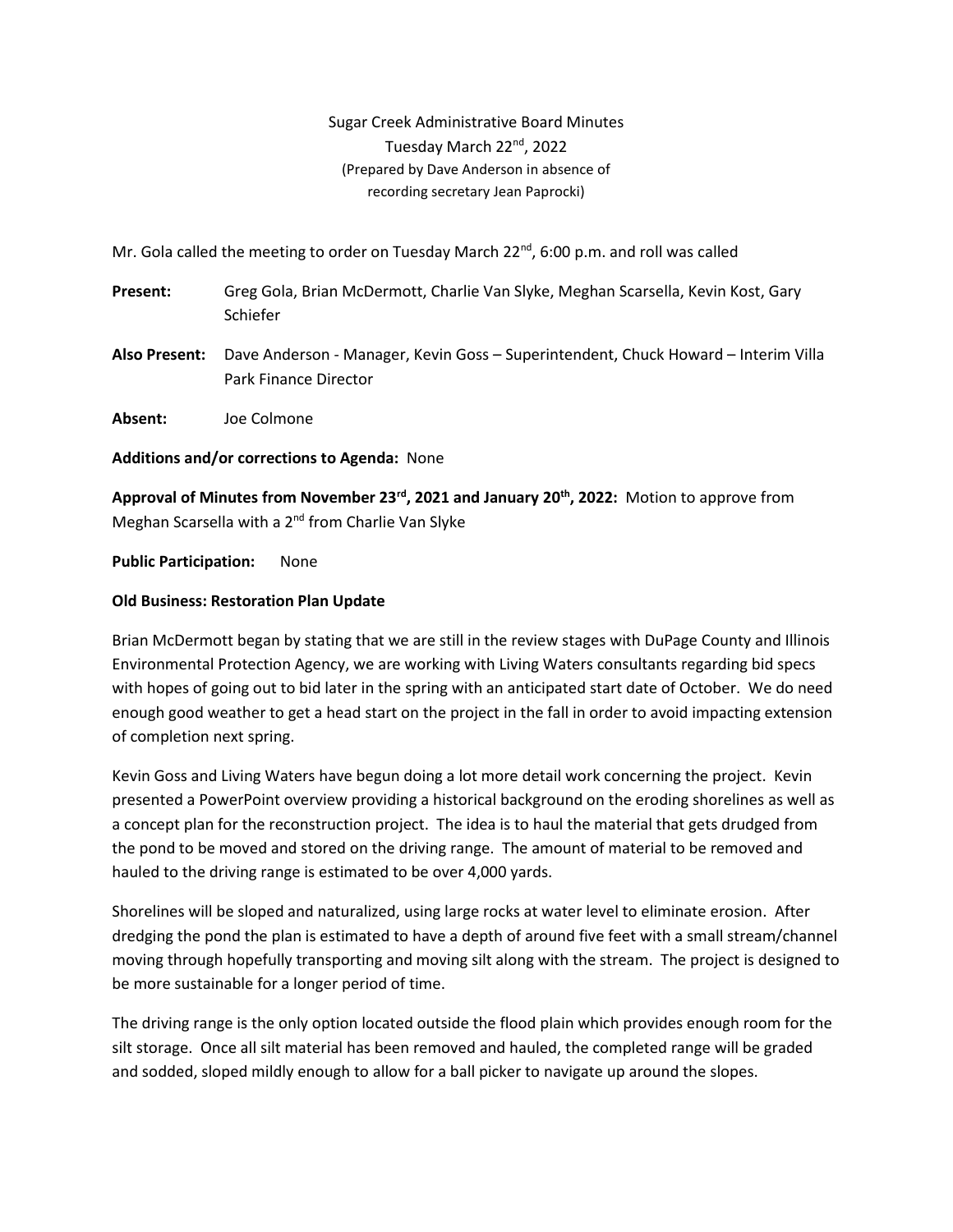The challenge will be transporting the material from Creekside and over to the driving range which will be reliant on favorable conditions over the winter months.

Kevin showed pictures of the existing creek erosion and steel wall caving in, contrasted with photos of a hopeful finished project similar to other projects completed by Living Waters.

Greg Gola asked if the digging out and removal of silt will help alleviate some flooding. Kevin mentioned that engineers from the county have noted that it probably will not have that much of an impact in reducing flooding. The project is more about water quality and erosion control since the property still exists in a flood plain and extreme rain will still continue to flood the golf course for short periods of time until water levels recede back to normal. Sugar Creek is a low point for the immediate surrounding community.

### **Rental Property Update**

Greg Gola mentioned that the house was listed for sale at \$325,000. Meghan Scarsella asked about a parcel across the street impacting the market price in our area. She noted that there might be a parcel of land nearby listed for \$5 million.

Kevin Kost asked about the original discussion regarding the initial purchase price around \$225,000 and that the \$325,000 would be a significant improvement. The full amount of the purchase price has been decided to be used for new maintenance equipment.

### **New Business**: **Manager's Report**

Dave mentioned winter projects that have been accomplished including replacing the countertop underneath the multi-tap draft beer cabinet, ordering and receiving driving range and pro shop supplies, replacing the front electric panel on the ball dispenser.

Also preparing, promoting and offering the annual online Jr. Golf Summer Camp registration. Updated revenue collected from the online registration totaled just under \$122,000 through March  $5<sup>th</sup>$ . Also reminded the board that the summer camp runs six weeks with participants signing up for one day per week. Each daily session incudes basic instruction followed by on-course experience. Participants enroll in their specific age group – 6-7, 8-10 and 11-13. We also offer a high school golf camp for ages 14 and over.

Other winter projects include installing and learning the newest state-of-the-art G1 software from Golf Now which involves new procedures for many of the processes. One of the best new functions of the G1 software is the ability to utilize a tablet for the starter which provides a live tee sheet the same as the desktop version inside the clubhouse. It also can be used on the beverage cart as a mobile point of sale for credit card sales.

Meghan Scarsella asked why we do our registration through our third party Active.net and if GolfNow offers registration through their software. Dave replied that GolfNow is not a registration software and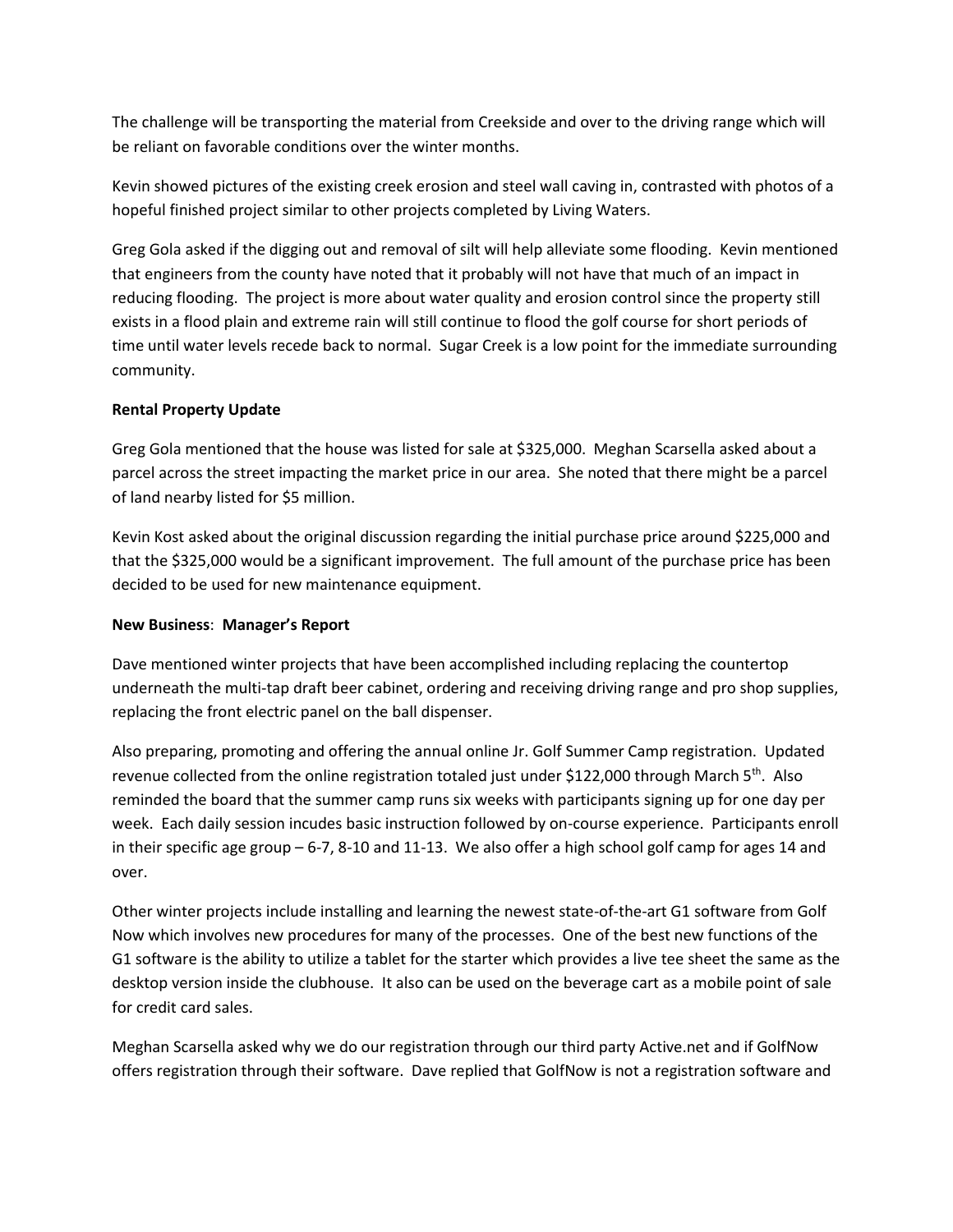we have been using Active for over nine years and they are really easy to utilize and have never had any issues.

#### **New Business: Superintendent Report**

Kevin began with his usual climate report and how the second half of 2021 was the  $2<sup>nd</sup>$  warmest on record, partially influenced by a December being 7.5 degrees warmer than average.

Overall the golf course made it through the winter very well with minimal ice damage. The greens are looking excellent and the crew has been able to do more than usual on-course debris cleanup – sticks, branches, goose droppings etc - so it is very clean for this time of year

Typical winter course maintenance includes debris sweeping, pruning of low hanging branches and deadwood, removal of several dead trees and buckthorn, cutting down ornamental grasses and perennials, equipment repairs and annual maintenance of machines.

# Kevin gave an update on the UST corrective action:

The groundwater study started in 2021 is now complete as the last round of samples all came back below IEPA objectives allowing us to move forward with the "No Further Remediation" letter to complete the process. Engineers are sending a Corrective Action Completion Report to the IEPA and we anticipate receiving around a reimbursement of around \$41,000 from the IEPA LUST fund.

Kevin provided an update on the fairway mower purchase which we expect to have delivery of the new mower within the week!

# **Financial Reports**

Brian McDermott gave an update on the "unaudited" year-end numbers. Revenues ended at 106% of what was budgeted, exceeding projections. On expenses, Brain noted that about \$118,000 of depreciation is not showing on the expense since that was yet to be inputted. Actual expenses utilized as a percentage came out to be around the low to mid 80% of budget which is a good story combined with revenues coming in over budget. Overall a record year for revenues and a record surplus of revenues over expenses on the bottom line.

Brian mentioned that the auditor will be available in June to discuss final year-end details. A roll call vote passed unanimously to approve the year-end Income Statement – Period 12.

# Regarding Income Statement – Period 2 February

Currently there's not a lot of revenue to report on and we have already used some capital spending of about \$27,000 which includes the first payment on the fairway mower as well as paying a portion of the corrective action requirement to the consultant for the underground storage tank soil testing.

Charlie Van Slyke asked if there is a prepayment penalty to pay off the new mower early, which there is not. The municipal loan carries a very low interest rate which may not provide an incentive to pay off the loan early.